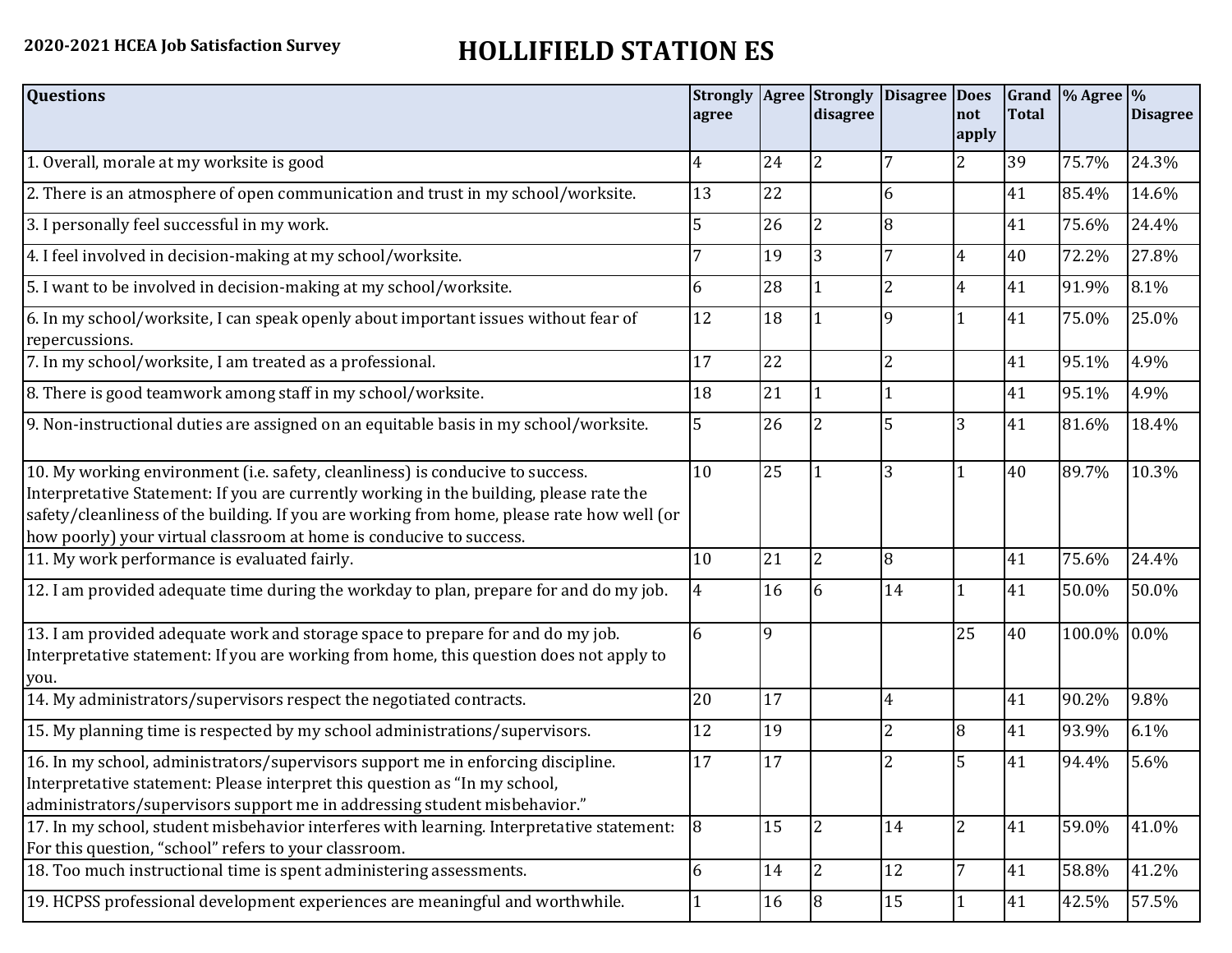## **2020-2021 HCEA Job Satisfaction Survey HOLLIFIELD STATION ES**

| 20. Increased workload has contributed to a decline in my morale.                                                                                          | 17 | 15             | 1              | 7              | 1              | 41 | 80.0% | 20.0% |
|------------------------------------------------------------------------------------------------------------------------------------------------------------|----|----------------|----------------|----------------|----------------|----|-------|-------|
| 21. I am paid fairly.                                                                                                                                      | 2  | 11             | 10             | 17             |                | 40 | 32.5% | 67.5% |
| 22. I have confidence in the leadership exhibited by the HCPSS Superintendent.                                                                             | 12 | 16             | 2              | 9              |                | 39 | 71.8% | 28.2% |
| 23. I have confidence in the leadership exhibited by the Howard County Board of<br>Education.                                                              |    | 22             | 6              | 11             |                | 40 | 57.5% | 42.5% |
| 24. I have confidence in the leadership exhibited by the Howard County Education<br>Association (HCEA).                                                    | 18 | 14             | 3              | 5              |                | 41 | 80.0% | 20.0% |
| 25. I feel that HCPSS offers me the possibility of advancing professionally in the field of<br>education.                                                  | 3  | 26             |                | 8              | $\overline{4}$ | 41 | 78.4% | 21.6% |
| 26. In my position, I receive appropriate and adequate support and training.                                                                               |    | 21             | $\mathbf{1}$   | 12             |                | 41 | 68.3% | 31.7% |
| 27. During this current school year, I have experienced harassing behavior from<br>colleagues.                                                             |    | $\overline{2}$ | 31             | 7              |                | 41 | 5.0%  | 95.0% |
| 28. During this current school year, I have experienced harassing behavior from<br>administrators/supervisors.                                             |    | $\mathbf{1}$   | 30             | 9              | $\mathbf{1}$   | 41 | 2.5%  | 97.5% |
| 29. During this current school year, I have experienced harassing behavior from parents.                                                                   |    | 4              | 21             | 13             | $\overline{c}$ | 41 | 12.8% | 87.2% |
| 30. At my school I spend most of my PIP time on non-instructional activities.                                                                              | 3  | 6              | 7              | 11             | 14             | 41 | 33.3% | 66.7% |
| 31. At my school our administrator includes time during PIP for teacher-initiated<br>collaboration.                                                        |    | 17             |                | $\overline{2}$ | 14             | 40 | 92.3% | 7.7%  |
| 32. In my school, I spend too much time in meetings.                                                                                                       | 3  | 13             | $\overline{3}$ | 19             | 3              | 41 | 42.1% | 57.9% |
| 33. In my school, there is adequate support for special education students.                                                                                |    | 11             | 5              | 20             | 3              | 40 | 32.4% | 67.6% |
| 34. My administrator/supervisor provides people working from home with flexibility in<br>their workday.                                                    | 19 | 16             |                | 2              | $\overline{4}$ | 41 | 94.6% | 5.4%  |
| 35. My administrator/supervisor has reasonable expectations of workload for staff while<br>in virtual learning.                                            | 17 | 22             |                |                |                | 40 | 97.5% | 2.5%  |
| 36. Students have adequate technology and tools (hardware/software/connectivity) to<br>participate in virtual learning.                                    |    | 31             |                | 3              |                | 41 | 92.7% | 7.3%  |
| 37. Staff have adequate technology hardware (e.g. computers, document cameras, other<br>technology hardware) to meet the requirements of virtual learning. | 2  | 21             | 3              | 15             |                | 41 | 56.1% | 43.9% |
| 38. HCPSS has provided the software I need to do my job and collaborate with colleagues. 8                                                                 |    | 27             | 1              | 5              |                | 41 | 85.4% | 14.6% |
| 39. The software and online services provided by HCPSS to do my job are difficult and/or<br>time-consuming to use.                                         | 9  | 15             | 1              | 16             |                | 41 | 58.5% | 41.5% |
| 40. In my class, I feel that students are engaged in virtual learning                                                                                      | 2  | 27             | <b>2</b>       | 7              | 3              | 41 | 76.3% | 23.7% |